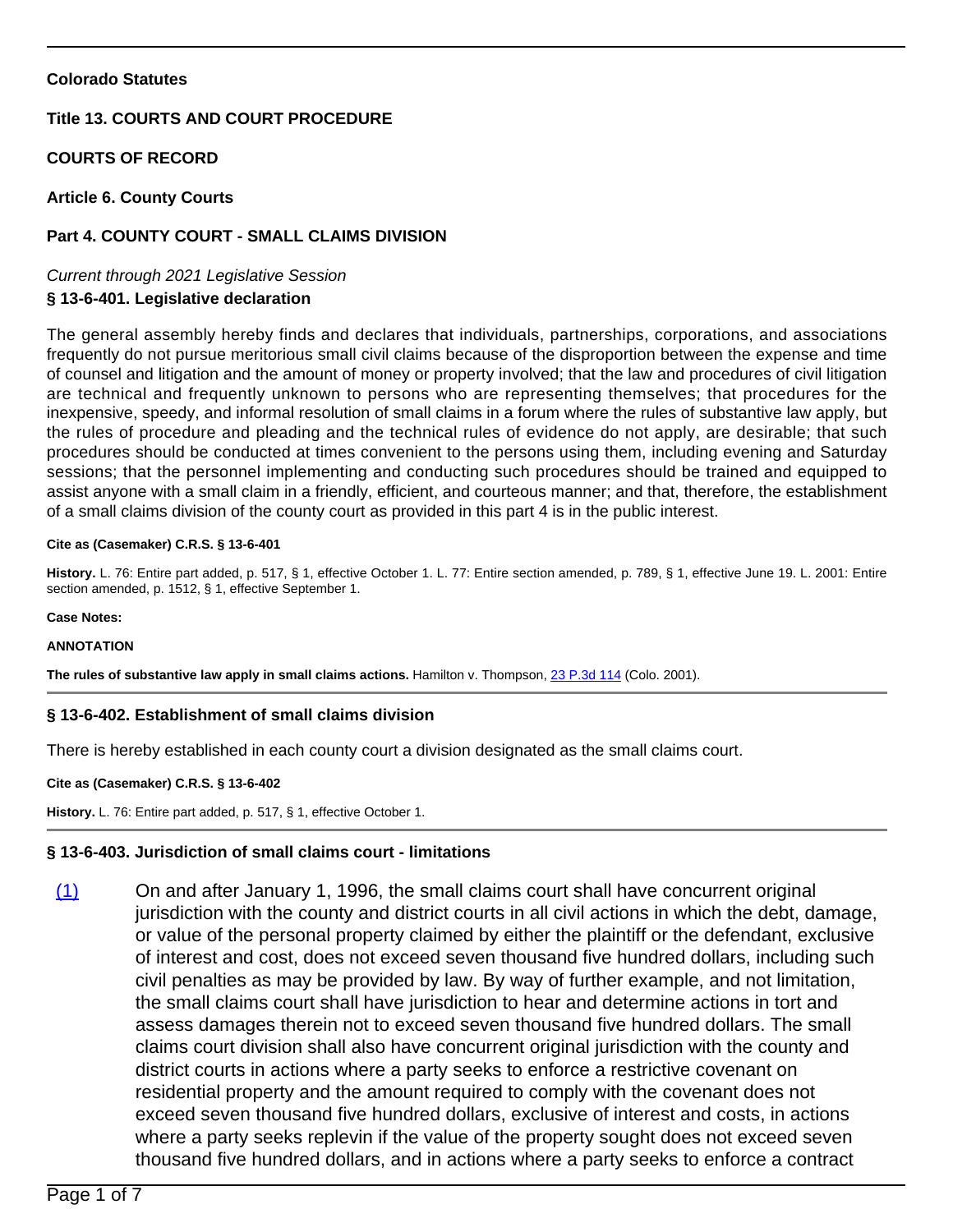by specific performance or to disaffirm, avoid, or rescind a contract and the amount at issue does not exceed seven thousand five hundred dollars.

(2) The small claims court shall have no jurisdiction except that specifically conferred upon it by law. In particular, it shall have no jurisdiction over the following matters:

- (a) Those matters excluded from county court jurisdiction under section [13-6-](/NLLXML/getcode.asp?statecd=COampamp;codesec=13-6-105ampamp;sessionyr=2021ampamp;Title=13ampamp;datatype=Sampamp;noheader=0ampamp;nojumpmsg=0ampamp;nojumpmsg=0#13-6-105(1))  $105(1)$  ;
- (b) Actions involving claims of defamation by libel or slander;
- (c) Actions of forcible entry, forcible detainer, or unlawful detainer;
- (d) (Deleted by amendment, L. 2001, p. 1512, § 2, effective September 1, 2001.)
- $(f)$  Actions brought or defended on behalf of a class;
- (g) Actions requesting or involving prejudgment remedies;
- (h) Actions involving injunctive relief, except as required to:
	- (I) Enforce restrictive covenants on residential property;
	- $(H)$  Enforce the provisions of section  $6-1-702.5$ , C.R.S.;
	- (III) Accomplish replevin; and
	- $(IV)$  Enter judgments in actions where a party seeks to enforce a contract by specific performance or to disaffirm, avoid, or rescind a contract;
- (i) Traffic violations and other criminal matters;
- (j) Awards of body executions.

# **Cite as (Casemaker) C.R.S. § 13-6-403**

and (e)

**History.** L. 76: Entire part added, p. 518, § 1, effective October 1. L. 81: (1) amended, p. 879, § 2, effective July 1. L. 87: (1) amended, p. 544, § 1, effective July 1. L. 88: (1), (2)(e), and (2)(h) amended, p. 601, § 2, effective July 1. L. 90: (1) amended, p. 849, § 4, effective May 31; (1) amended, p. 855, § 4, effective July 1. L. 95: (1) amended, p. 728, § 1, effective January 1, 1996. L. 2000: (2)(h) amended, p. 2034, § 3, effective August 2. L. 2001: Entire section amended, p. 1512, § 2, effective September 1. L. 2008: (2)(h)(II) amended, p. 596, § 5, effective August 5.

### **Case Notes:**

### **ANNOTATION**

**Small claims court actions for monetary damages do not bar on the basis of res judicata subsequent [42 U.S.C. § 1983](/NLLXML/getcode.asp?statecd=COampamp;codesec=6-1-702.5ampamp;sessionyr=2021ampamp;Title=6ampamp;datatype=Sampamp;noheader=0ampamp;nojumpmsg=0) claims for equitable relief in federal court.** Ortiz v. Costilla County Bd. of Comm'rs, [11 F. Supp. 2d 1254](/NLLXML/getcase.asp?citation=11%20F.%20Supp.%202d%201254ampamp;casedate=1998-07-20ampamp;statecd=USampamp;bookname=District_Court_Opinionsampamp;noheader=0ampamp;nojumpmsg=0) (D. Colo. 1998).

### **Cross References:**

For the legislative declaration contained in the 1990 act amending subsection (1), see section 1 of chapter 100, Session Laws of Colorado 1990.

# **§ 13-6-404. Clerk of the small claims court**

The clerk of the county court or a deputy designated by said clerk shall act as the clerk of the small claims court. The clerk of the small claims court shall provide such assistance as may be requested by any person regarding the jurisdiction, operations, and procedures of the small claims court; however, the clerk shall not engage in the practice of law. All necessary forms shall be available from the clerk.

# **Cite as (Casemaker) C.R.S. § 13-6-404**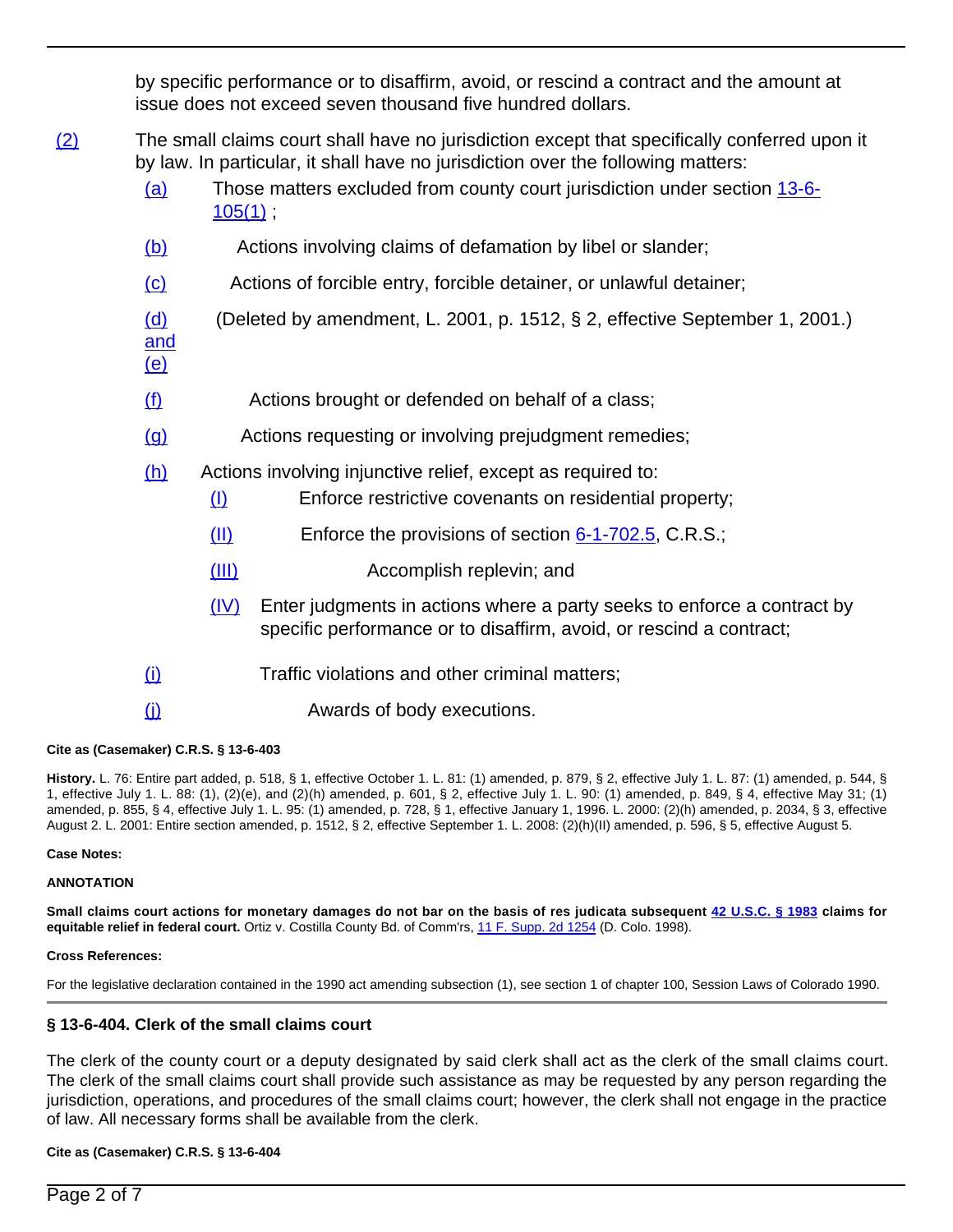# **§ 13-6-405. Magistrate in small claims court**

- (1) In the following circumstances, a magistrate may hear and decide claims in a small claims court:
	- $(a)$  In Class A counties, as defined in section  $13-6-201$ , magistrates for small claims may be appointed by the presiding judge.
	- (b) In Class B counties, as defined in section [13-6-201](/NLLXML/getcode.asp?statecd=COampamp;codesec=13-6-201ampamp;sessionyr=2021ampamp;Title=13ampamp;datatype=Sampamp;noheader=0ampamp;nojumpmsg=0), magistrates for small claims may be appointed, pursuant to section [13-3-105,](/NLLXML/getcode.asp?statecd=COampamp;codesec=13-3-105ampamp;sessionyr=2021ampamp;Title=13ampamp;datatype=Sampamp;noheader=0ampamp;nojumpmsg=0) if approved by the chief justice.
- (2) A magistrate shall be a qualified attorney-at-law admitted to practice in the state of Colorado or a nonattorney if the nonattorney is serving as a county judge pursuant to section [13-6-203](/NLLXML/getcode.asp?statecd=COampamp;codesec=13-6-203ampamp;sessionyr=2021ampamp;Title=13ampamp;datatype=Sampamp;noheader=0ampamp;nojumpmsg=0).
- (3) While acting as a magistrate for small claims, a magistrate shall have the same powers as a judge.
- (3.5) A magistrate shall have the power to solemnize marriages pursuant to the procedures in section [14-2-109](/NLLXML/getcode.asp?statecd=COampamp;codesec=14-2-109ampamp;sessionyr=2021ampamp;Title=14ampamp;datatype=Sampamp;noheader=0ampamp;nojumpmsg=0), C.R.S.
- $(4)$  If any party files a timely written objection, pursuant to rule of the supreme court, with the magistrate conducting the hearing, that party's case shall be rereferred to a judge.

# **Cite as (Casemaker) C.R.S. § 13-6-405**

**History.** L. 76: Entire part added, p. 518, § 1, effective October 1. L. 84: (2) amended, p. 459, § 1, effective April 5. L. 89: (3.5) added, p. 782, § 4, effective April 4. L. 91: Entire section amended, p. 356, § 10, effective April 9. L. 2001: (2) and (4) amended, p. 1513, § 3, effective September 1.

### **Cross References:**

For magistrates in county courts, see part 5 of this article; for magistrates in district courts, see § [13-5-201](/NLLXML/getcode.asp?statecd=COampamp;codesec=13-5-201ampamp;sessionyr=2021ampamp;Title=13ampamp;datatype=Sampamp;noheader=0ampamp;nojumpmsg=0).

# **§ 13-6-406. Schedule of hearings**

The small claims court shall conduct hearings at such times as the judge or magistrate may determine or as the supreme court may order.

# **Cite as (Casemaker) C.R.S. § 13-6-406**

**History.** L. 76: Entire part added, p. 518, § 1, effective October 1. L. 91: Entire section amended, p. 356, § 11, effective April 9.

# **§ 13-6-407. Parties - representation**

- (1) Any natural person, corporation, partnership, association, or other organization may commence or defend an action in the small claims court, but no assignee or other person not a real party to the transaction which is the subject of the action may commence an action therein, except as a court-appointed personal representative, conservator, or guardian of the real party in interest.
- 
- $\frac{(2)}{(a)}$  (a) (I) Notwithstanding the provisions of article  $\frac{93}{3}$  $\frac{93}{3}$  $\frac{93}{3}$  of this title 13, in the small claims court, an individual shall represent himself or herself; a partnership shall be represented by an active general partner or an authorized full-time employee; a union shall be represented by an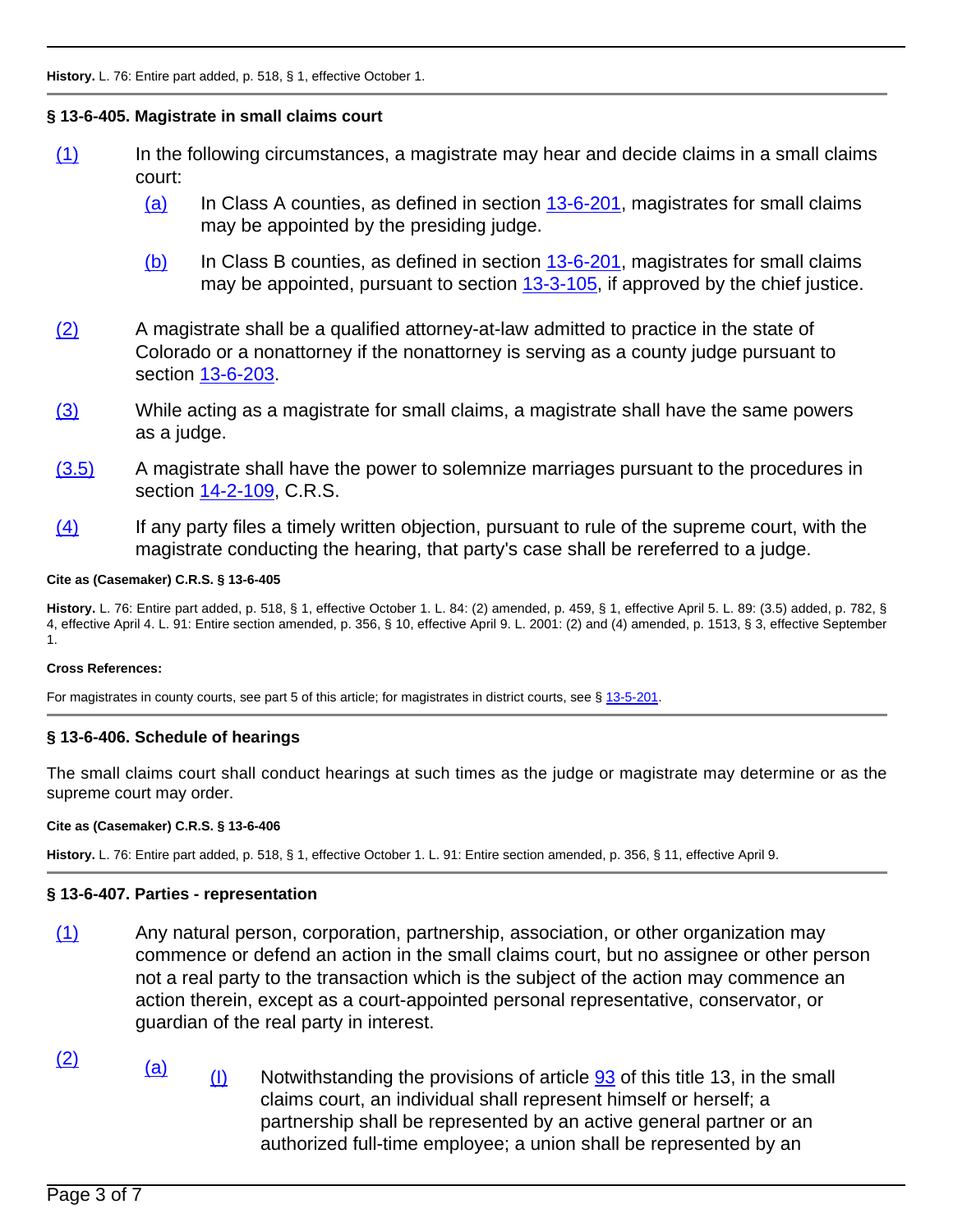authorized active union member or full-time employee; a for-profit corporation shall be represented by one of its full-time officers or fulltime employees; an association shall be represented by one of its active members or by a full-time employee of the association; and any other kind of organization or entity shall be represented by one of its active members or full-time employees or, in the case of a nonprofit corporation, a duly elected nonattorney officer or an employee.

- $(H)$  It is the intent of this section that no attorney, except pro se or as an authorized full-time employee or active general partner of a partnership, an authorized active member or full-time employee of a union, a full-time officer or full-time employee of a for-profit corporation, or a full-time employee or active member of an association, which partnership, union, corporation, or association is a party, shall appear or take any part in the filing or prosecution or defense of any matter in the small claims court, except as permitted by supreme court rule.
- (b) In actions arising under part 1 of article [12](/NLLXML/getcode.asp?statecd=COampamp;codesec=article12ampamp;sessionyr=2021ampamp;Title=38ampamp;datatype=Sampamp;noheader=0ampamp;nojumpmsg=0) of title [38,](/NLLXML/getcode.asp?statecd=COampamp;codesec=title38ampamp;sessionyr=2021ampamp;Title=38ampamp;datatype=Sampamp;noheader=0ampamp;nojumpmsg=0) C.R.S., including, but not limited to, actions involving claims for the recovery of a security deposit or for damage to property arising from a landlord-tenant relationship, a property manager who has received security deposits, rents, or both, or who has signed a lease agreement on behalf of the owner of the real property that is the subject of the small claims action, shall be permitted to represent the owner of the property in such action.
- (3) In any action to which the federal "Soldiers' and Sailors' Civil Relief Act of 1940", as amended, 50 App. U.S.C. sec. 521, is applicable, the court may enter a default against a defendant who is in the military without entering judgment, and the court shall appoint an attorney to represent the interests of the defendant prior to the entry of judgment against the defendant.
- $(4)$  If an attorney appears, as permitted in subsection (2) or (3) of this section, the other party or parties in the case may be represented by counsel, if such party or parties so choose.
- (5) Nothing contained in this section is intended to limit or otherwise interfere with a party's right to assign, or to employ counsel to pursue that party's rights and remedies subsequent to the entry of judgment by a small claims court.
- (6) Any small claims court action in which an attorney appears shall be processed and tried pursuant to the statutes and court rules governing small claims court actions.

### **Cite as (Casemaker) C.R.S. § 13-6-407**

**History.** Amended by [2017 Ch. 192,](/nllxml/getact.asp?statecd=COampamp;sessionyr=2017ampamp;actid=SB%20227ampamp;userid=REPLACE_LOGINIDampamp;noheader=0ampamp;nojumpmsg=0) [§5,](/nllxml/getact.asp?statecd=COampamp;sessionyr=2017ampamp;actid=SB%20227ampamp;userid=REPLACE_LOGINIDampamp;noheader=0ampamp;nojumpmsg=0#ActSec5) eff. 8/9/2017.

L. 76: Entire part added, p. 519, § 1, effective October 1. L. 88: (2) amended, pp. 602, 1438, §§ 3, 43, effective July 1. L. 2001: Entire section amended, p. 1514, § 4, effective September 1. L. 2007: (3) amended, p. 2024, § 23, effective June 1. L. 2017: (2)(a)(I) amended, (SB 17-227), ch. 192, p. 704, § 5, effective August 9.

### **Case Notes:**

### **ANNOTATION**

**Law reviews.** For article, "What Is a Lawyer Doing in Small Claims Court?", see 13 Colo. Law. 430 (1984).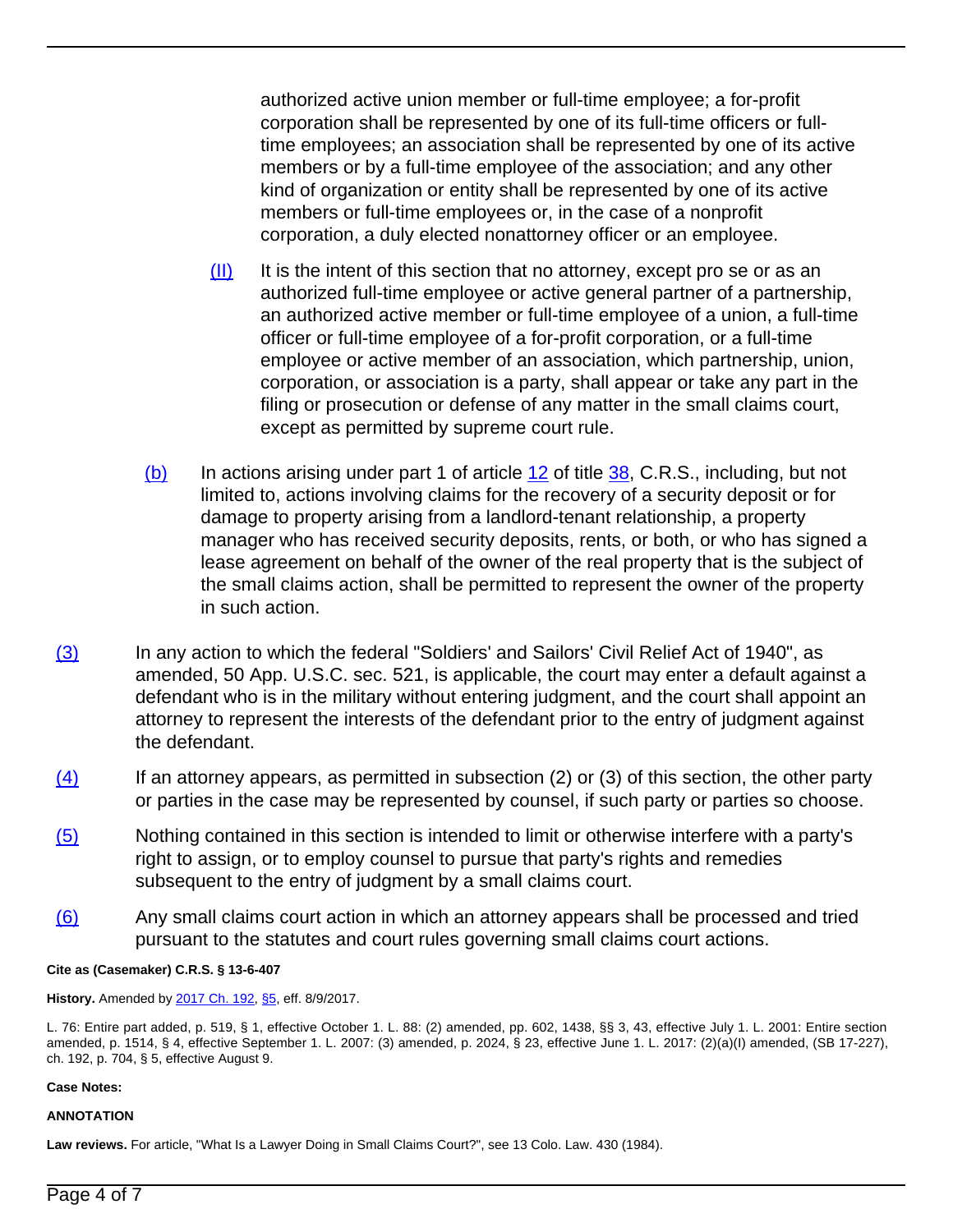**This section contains the only exception to the principle that a partnership is an entity separate and apart from its general partners and may be represented in court only by a licensed attorney.** E & A Assoc. v. First Nat. Bank of Denver, [899 P.2d 243](/NLLXML/getcase.asp?citation=899%20P.2d%20243ampamp;casedate=1994-11-03ampamp;statecd=COampamp;bookname=Case_Lawampamp;noheader=0ampamp;nojumpmsg=0) (Colo. App. 1994).

#### **Cross References:**

For representation of closely held corporations before courts or administrative agencies, see § [13-1-127](/NLLXML/getcode.asp?statecd=COampamp;codesec=13-1-127ampamp;sessionyr=2021ampamp;Title=13ampamp;datatype=Sampamp;noheader=0ampamp;nojumpmsg=0).

# **§ 13-6-408. Counterclaims exceeding jurisdiction of small claims court - procedures - sanctions for improper assertion**

Counterclaims exceeding the jurisdiction of the small claims court shall be removed to the county or district court of appropriate jurisdiction pursuant to rule of the supreme court. If a county or district court determines that a plaintiff who originally filed a claim in the small claims court is entitled to judgment and also that a counterclaim against the same plaintiff in the small claims action was filed solely to defeat the jurisdiction of the small claims court and was without merit, the county or district court may also award the plaintiff costs, including reasonable attorney fees, incurred in prosecuting the action in the county or district court.

#### **Cite as (Casemaker) C.R.S. § 13-6-408**

**History.** L. 76: Entire part added, p. 519, § 1, effective October 1. L. 87: Entire section amended, p. 1576, § 14, effective July 10. L. 2001: Entire section amended, p. 1515, § 5, effective September 1.

### **§ 13-6-409. Trial procedure**

The judge or magistrate shall conduct the trial in such manner as to do justice between the parties and shall not be bound by formal rules or statutes of procedure or pleading or the technical rules of evidence, except for rules promulgated by the supreme court controlling the conduct of proceedings in the small claims court.

#### **Cite as (Casemaker) C.R.S. § 13-6-409**

**History.** L. 76: Entire part added, p. 519, § 1, effective October 1. L. 77: Entire section amended, p. 789, § 2, effective June 19. L. 91: Entire section amended, p. 356, § 12, effective April 9.

# **§ 13-6-410. Appeal of a claim**

A record shall be made of all small claims court proceedings, and either the plaintiff or the defendant may appeal pursuant to county court rules. Upon appeal, all provisions of law and rules concerning appeals from the county court shall apply, including right to counsel. A tape recording of the trial proceedings shall satisfy any requirements of a transcript for appeal, upon the payment of a nominal fee by the appellant.

#### **Cite as (Casemaker) C.R.S. § 13-6-410**

**History.** L. 76: Entire part added, p. 519, § 1, effective October 1. L. 93: Entire section amended, p. 1775, § 32, effective June 6. L. 2001: Entire section amended, p. 1515, § 6, effective September 1.

### **§ 13-6-411. Limitation on number of claims filed**

- (1) No plaintiff may file more than two claims per month, eighteen claims per year, in the small claims court of any county. Each claim filed in any small claims court shall contain a certification by the plaintiff that the plaintiff has not filed any more than two claims during that month and eighteen claims in that year in the small claims court of that county.
- $(2)$  The limitation imposed by subsection (1) of this section shall not apply to a statesupported institution of higher education which files claims to recover loans or other outstanding obligations due to such institution; except that no such state-supported institution of higher education shall file more than a total of thirty such claims per month in all small claims courts in Colorado.

#### **Cite as (Casemaker) C.R.S. § 13-6-411**

**History.** L. 76: Entire part added, p. 520, § 1, effective October 1. L. 81: Entire section amended, p. 880, § 3, effective July 1. L. 83: Entire section amended, p. 792, § 1, effective June 3. L. 87: (1) amended, p. 544, § 2, effective July 1. L. 92: Entire section amended, p. 289, § 1,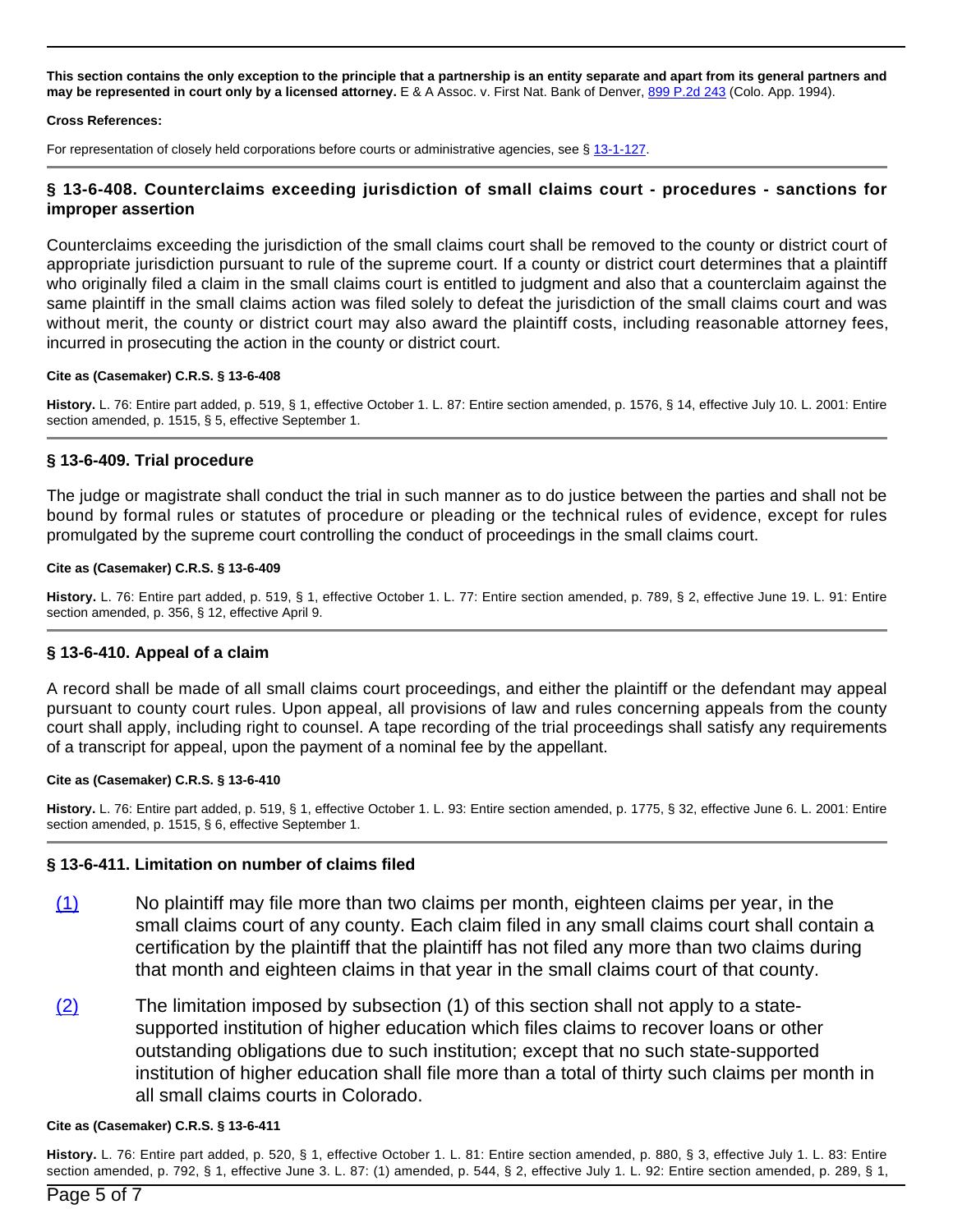# **§ 13-6-411.5. Place of trial**

- (1) Except as provided in subsection (2) of this section, all actions in the small claims court shall be brought in the county in which any defendant at the time of filing of the claim resides, is regularly employed, is a student at an institution of higher education, or has an office for the transaction of business.
- (2) Actions to enforce restrictive covenants and actions arising under part 1 of article [12](/NLLXML/getcode.asp?statecd=COampamp;codesec=article12ampamp;sessionyr=2021ampamp;Title=38ampamp;datatype=Sampamp;noheader=0ampamp;nojumpmsg=0) of title  $38$ , C.R.S., including, but not limited to, actions involving claims for the recovery of a security deposit or for damage to property arising from a landlord-tenant relationship, may be brought in the county in which the defendant's property that is the subject of the action is situated.
- $(3)$  If a defendant appears and defends a small claims action on the merits at trial, such defendant shall be deemed to have waived any objection to the place of trial permitted under this section.

### **Cite as (Casemaker) C.R.S. § 13-6-411.5**

**History.** L. 90: Entire section added, p. 850, § 5, effective May 31. L. 2001: Entire section amended, p. 1515, § 8, effective September 1.

#### **Cross References:**

For the legislative declaration contained in the 1990 act enacting this section, see section 1 of chapter 100, Session Laws of Colorado 1990.

# **§ 13-6-412. Notice to public**

The clerk of the small claims court shall publicize in an appropriate manner the existence of the small claims court, its procedures, and its hours of operation. Such publication shall be made so as to bring the court's existence to the attention of the entire community. The state court administrator shall publish a small claims court handbook outlining the procedures of the court in layman's language.

### **Cite as (Casemaker) C.R.S. § 13-6-412**

**History.** L. 76: Entire part added, p. 520, § 1, effective October 1.

# **§ 13-6-413. Supreme court shall promulgate rules**

The supreme court shall implement this part 4 by appropriate rules of procedure for the small claims court.

### **Cite as (Casemaker) C.R.S. § 13-6-413**

**History.** L. 76: Entire part added, p. 520, § 1, effective October 1.

# **§ 13-6-414. No jury trial**

There shall be no right to a trial by jury in the small claims court.

### **Cite as (Casemaker) C.R.S. § 13-6-414**

**History.** L. 76: Entire part added, p. 520, § 1, effective October 1.

# **§ 13-6-415. Service of process**

Every defendant shall be notified that an action has been filed against that defendant in the small claims court either by certified mail, return receipt requested, or by personal service of process, as provided by the rules of procedure for the small claims court. The clerk of the small claims court shall collect, in advance, the fee provided for in section [13-32-104\(1\)\(i\)](/NLLXML/getcode.asp?statecd=COampamp;codesec=13-32-104ampamp;sessionyr=2021ampamp;Title=13ampamp;datatype=Sampamp;noheader=0ampamp;nojumpmsg=0ampamp;nojumpmsg=0#13-32-104(1)(i)) for each service of process attempted by certified mail.